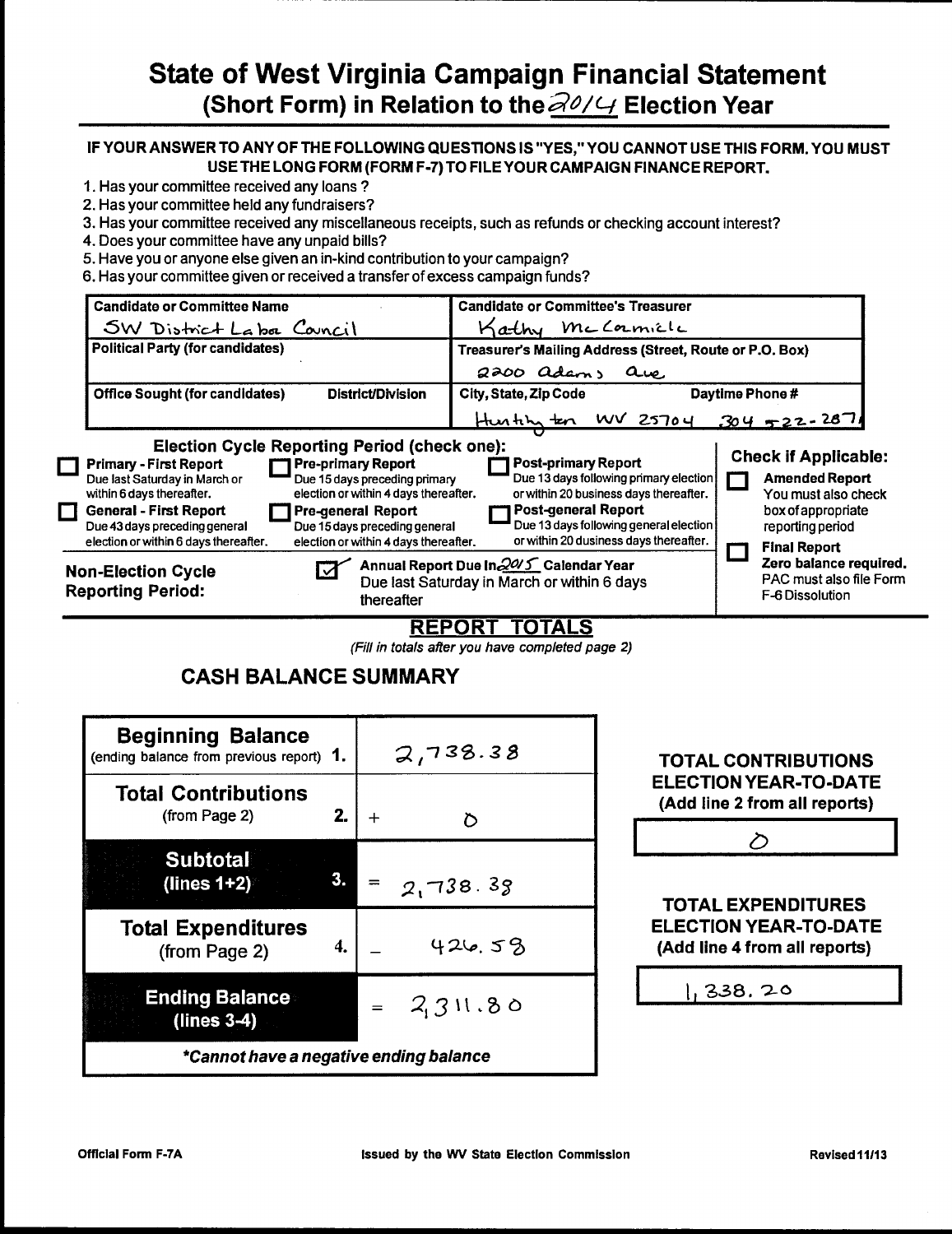#### Page 2

# \$250 or Less

#### **CONTRIBUTORS OF:**

## More than \$250 Date **Full Name** Amount Date Amount FullName:<br>Address: Contributor's job: (Individual)<br>Where contributor works: (Individual)<br>Affiliation: (Political committee) Full Name:<br>Address: Contributor's job: (Individual)<br>Where contributor works: (Individual)<br>Affiliation: (Political committee) Full Name:<br>Address: Contributor's job: (Individual)<br>Where contributor works: (Individual)<br>Affiliation: (Political committee) Full Name:<br>Address: Contributor's job: (Individual)<br>Where contributor works: (Individual)<br>Affiliation: (Political committee) Total Contributions:<br>(add both columns) ○

Check if additional pages have been atached.

#### **ITEMIZED EXPENDITURES (Itemize 3rd party expenditures/reimbursements)**

| Date   | Full name, residence address (if person); business address (if firm) | Purpose                                            | Amount |
|--------|----------------------------------------------------------------------|----------------------------------------------------|--------|
| 12   2 | Tommy Plymale<br>Bo3 5th St, Huntington WV 25701                     | reimbursement - 4 26.58<br>Food for conditate funn |        |
| 2014   |                                                                      |                                                    |        |
|        |                                                                      |                                                    |        |
|        |                                                                      |                                                    |        |
|        |                                                                      |                                                    |        |
|        |                                                                      |                                                    |        |
|        |                                                                      |                                                    |        |
|        |                                                                      |                                                    |        |
|        | <b>MAKE AS MANY COPIES</b><br>OF THIS PAGE AS YOU NEED.              | Total Expenditures: 426.58                         |        |

#### **OATH OR AFFIRMATION**

 $\sim$ thy MC Comick , swear or affirm that the attached statement is true and correct, to the best of my knowledge, of all financial transactions occurring within the period covered by this statement, as required by West Virginia Code §3-8-5a.

 $n_{\mathcal{Z}}$  $4/4$ w  $20 / 5$ . March 36 Date

Signature of Candidate, Agent, or Treasurer 2TATE OF WEST WEGAN

**Office Use Only** 10 : 21 Hd 1 - 44 N 3102  $\sqrt{-1}$  Received By: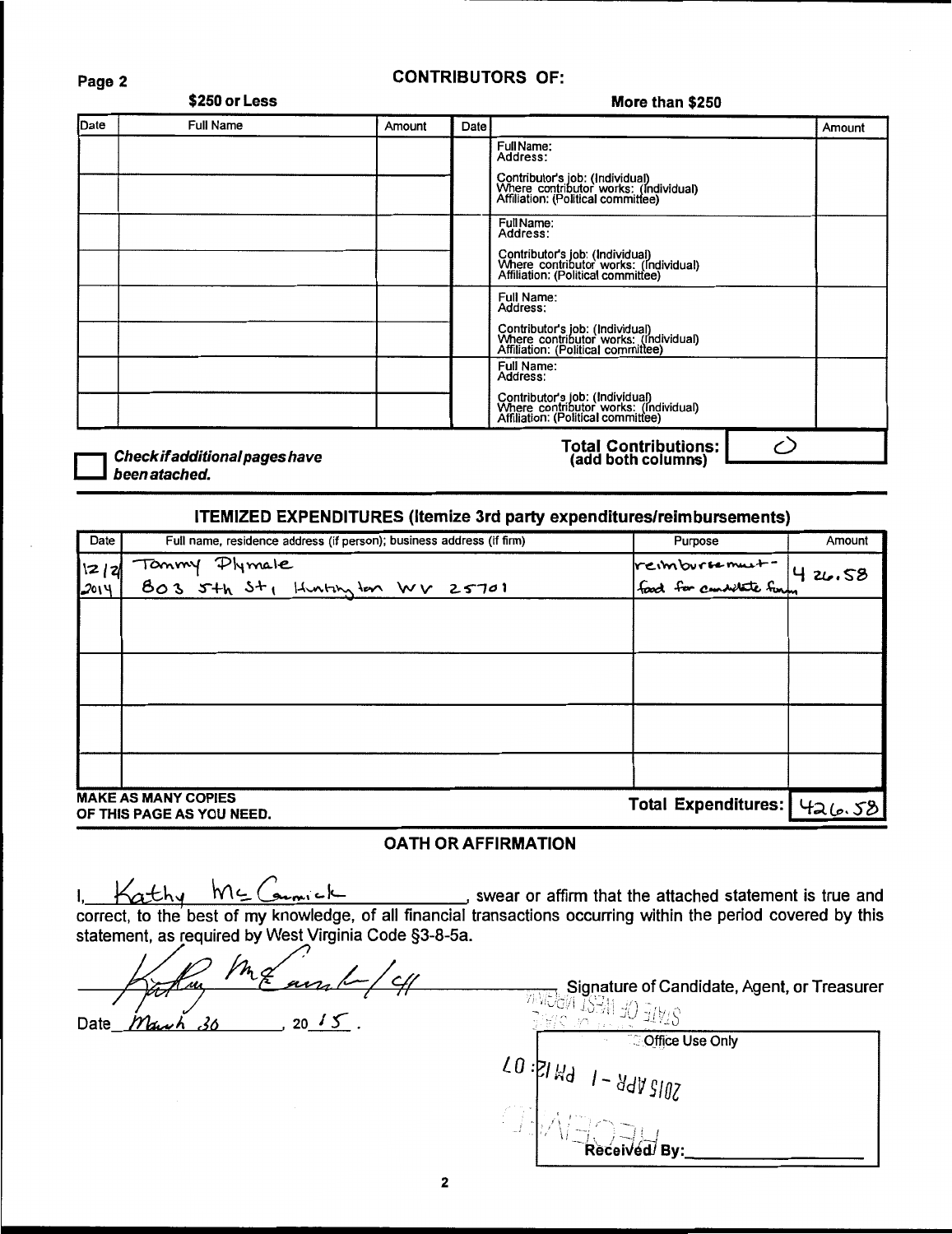# HUNTER, CARNAHAN, SHOUB, BYARD & HARSHMAN

ATTORNEYS AT LAW

3360 TREMONT ROAD, SUITE 230 Columbus, Ohio 43221

Of Counsel Robert M. Cody

TELEPHONE: (614) 442-5626 FAX: (614) 442-5625

www.hcands.com

March 30, 2015

West Virginia Secretary of State Elections and Campaign Finance Division Bldg. **1,** Suite 157-K 1900 Kanawha Blvd. East Charleston, WV 25305-0770

### **RE: SW District Labor Council PAC**

To Whom It May Concern:

Please find enclosed the current report for the above captioned entity. The report was previously faxed to your office on the above date. If possible, please return a time stamped copy of the statement in the enclosed prepaid envelope. Thank you for your cooperation in this matter and if you have any questions, please do not hesitate to call.

Sincere

Cathrine J. Harshman

Michael J. Hunter Russell E. Carnahan Grant D. Shoub Robert R. Byard Cathrine J. Harshman